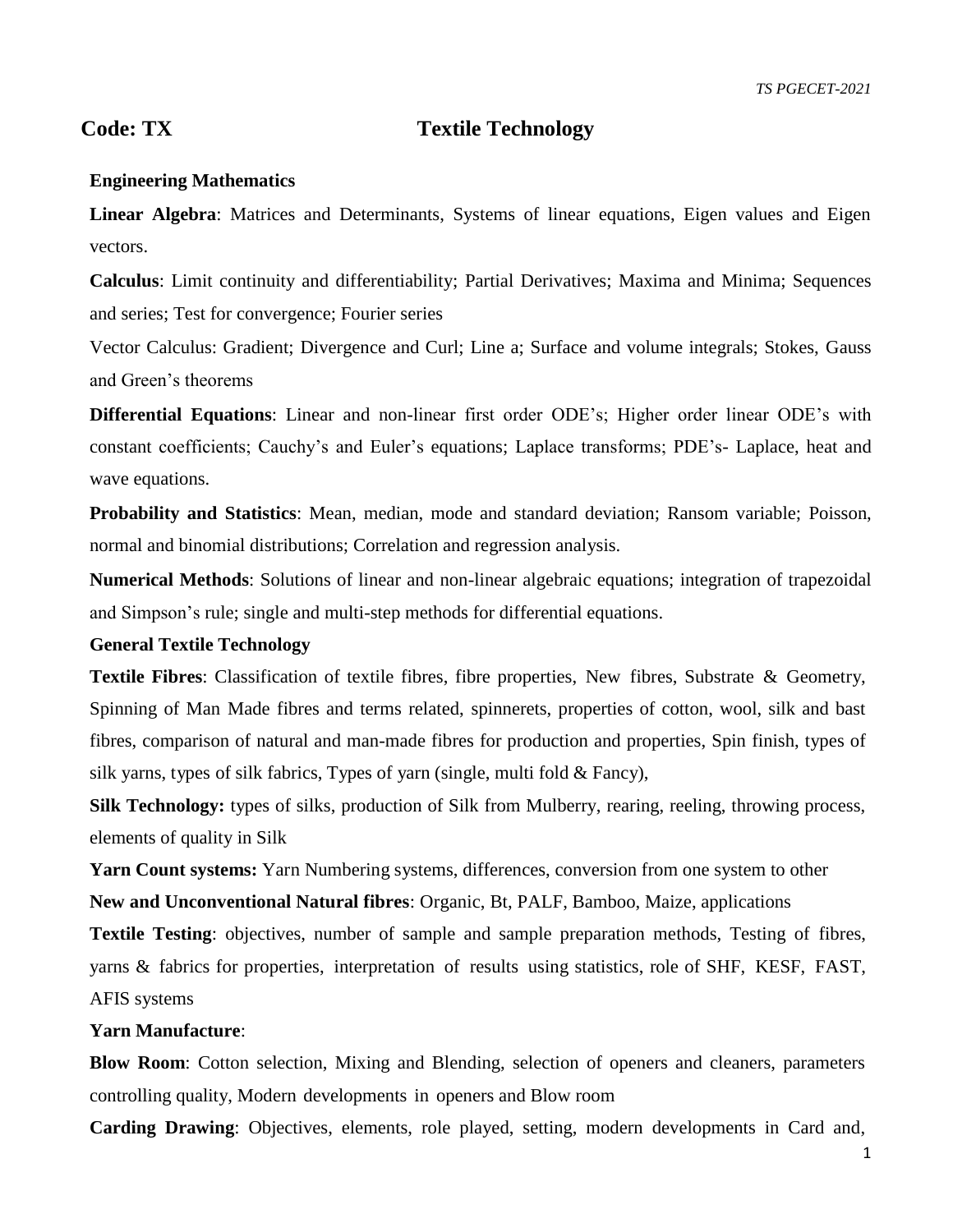*TS PGECET-2021*

drawframe, quality control aspects

**Comber and Simplex**: Preparatory process to combing, selection of machines, quality control at comber; Simplex Objectives, elements, role played, setting, modern developments and quality control

**Ring Frame and Post spinning**: Objectives, elements, role played, setting, modern developments and quality control in Ring spinning; post spinning machines, selection.

**Spin Plan**: preparation of spin plan for cotton, blends and synthetics

**Advanced yarn Manufacture**: principles of open end spinning, selection criterion, elements and working of Rotor, DREF, and Airjet spinning

**Texturing**: principles and methods of texturing, application

#### **Fabric Manufacture**:

**Winding**: types of spinning packages, principles of winding, selection criterion, systems of yarn preparation, practical aspects, kinetics of winding, productivity of winding, quality control aspects and production planning

**Warping**: types of warping, selection criterion, practical aspects, practical aspects of sectional warping, productivity, quality control aspects and production planning.

**Sizing**: different methods of types of Sizing, elements of sizing machine, Size preparation and devices, Size ingredients and selection, calculation of concentration of size recipe, Quality control aspects, role of each zone, productivity of winding, quality control aspects and production planning

**Post sizing**: selection of heald, reed and drop wire, and their selection.

**Loom shed**: Weave preparatory plan, Introduction to Weaving, Loom specification and Loom(Shuttle) classification and elements and mechanisms, quality control and production aspects, Loom primary and secondary motions, shedding devices and sheds, Automatic weaving, Dobby and Jacquard shedding , box motions, practical problems, Timing of looms, setting of looms for different types of fibres and sorts,

**Unconventional weaving**: principles, selection criterion, working elements of Gripper projectile, Rapier, Airjet and Waterjet weaving, multiphase weaving, triaxial weaving.

## **Fabric structure, Knitting, Nonwovens and Textile wet Processing**

Fabric structure: elements of fabric structure, representation, primary, secondary and special weaves, compound structures and their features.

**Knitting**: Principles of loop formation in latch, beard and compound needle in weft knitting, machine arrangement for rib, purl and interlock, methods of representation of knit structure, geometry of knits, elements of warp knitting, machine aspects, loop formation in latch, beard and compound needle, type